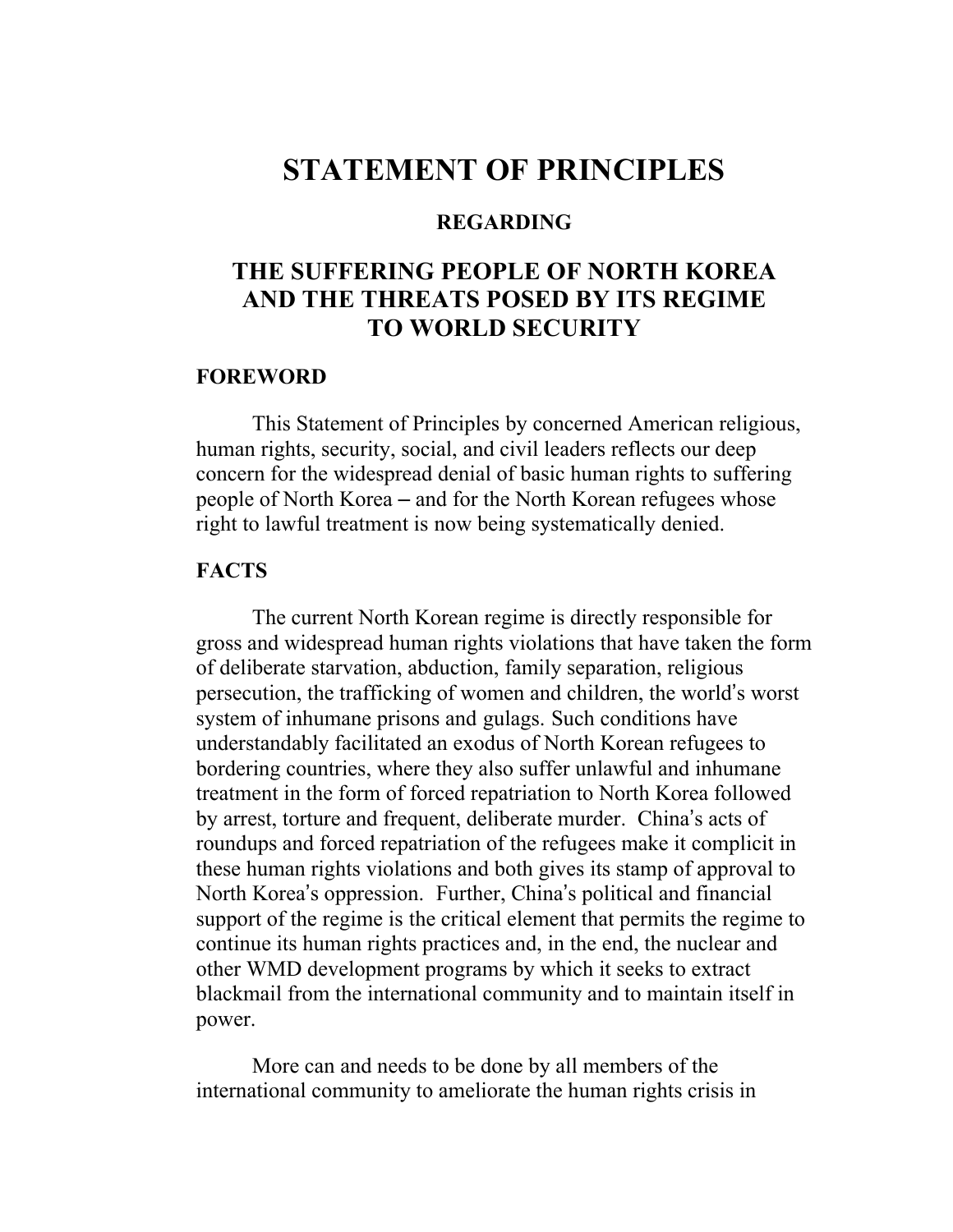North Korea and the threats to the world order that its regime poses. In particular, the government of South Korea has failed to speak out against the regime's treatment of its Korean brothers and sisters, is openly prepared to subsidize and legitimize the regime in exchange for promises of WMD reform, and has increasingly added to the difficulties and diminished the hopes, treatment and prospects of the North Korean refugees. The government of Russia has also alarmingly increased its political and material support for the North Korean regime and its policies.

 Two further conditions exist that compel attention. First, the United Nations High Commission for Refugees has failed to take critical and available action to protect the North Korean refugees, to such an extent that its conduct has been defined by the North Korean Human Rights Act as an "abdication" of its "core responsibility." Second, the United States has not done all that it can and should to support North Korean human rights progress and to protect the North Korean refugees.

#### PRINCIPLES

 1) We believe that any country now committing acts of terror against its own people is, by its very nature, a vital threat to its neighbors and the world. Consequently, we strongly believe that, as established by the North Korea Human Rights Act, the United States must adopt a Helsinki model in its negotiations with the North Korean regime and must ensure that the United States negotiation agenda will always include, at the highest level of priority, such human rights issues as family unification, rule of law development, religious freedom, prison monitoring, and needs-based food distribution.

 2) We strongly believe that military action is neither called for nor needed in order to improve the conditions of the North Korean people or deal with the threats to the world order posed by the North Korean regime.

 3) We continue to strongly believe what many of us said in our letter to the President of February 15, 2004: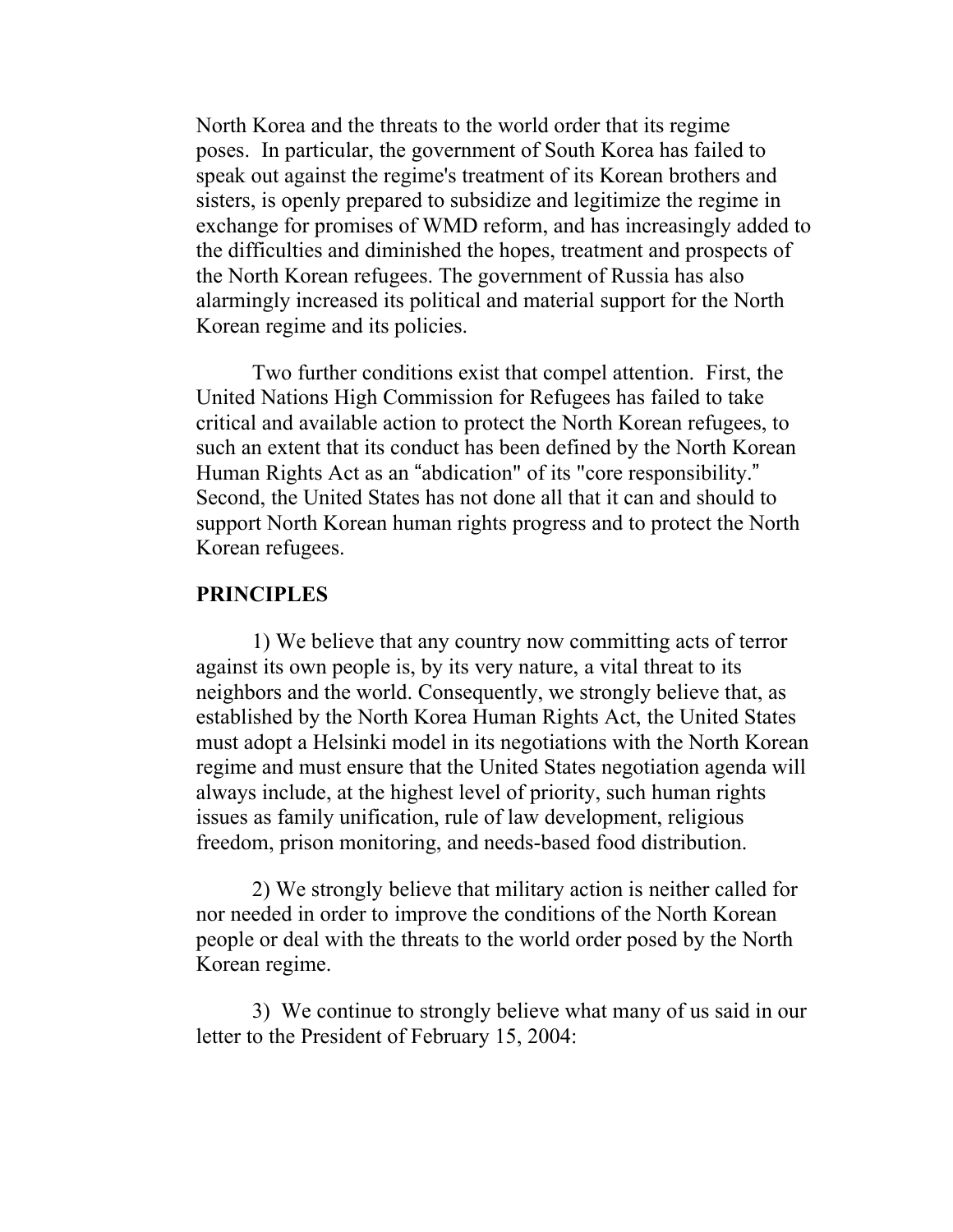[W]ere the … regime to open up its WMD programs for inspection and … agree, in seriously enforceable fashion, to renounce the use of those weapons against others … we believe it would be fully appropriate for the United States, and others, to make binding, military non-aggression commitments to the regime.

However, we do not believe that financial aid should be given to the regime if it does no more than agree to curb its WMD activities. An exchange of promises whereby Pyongyang offers not to export its terrorism in exchange for license and subsidy from the United States to continue acts of brute terrorism against the people of North Korea would neither be moral, workable or realistic.

 4) We strongly believe that significant human rights and WMD reforms should be reciprocated by significant United States assistance, and will make every effort to ensure that such support is provided once the reforms are in place.

 5) We believe that the United States must do more to advance the cause of North Korean human rights and democratization.

 6) We believe that the United Nations should immediately adopt the recommendations of the report of its Special Rapporteur for North Korea, the U.N. Human Rights Commission Resolution of April 5, 2005 and the Brownback-Wolf letter of April 6, 2005 to Secretary General Kofi Annan. Should China continue to deny the UNHCR full access to the North Korean refugees, we believe it urgent for the United Nations High Commission for Refugees to take more robust action to protect North Korean refugees and, at a minimum, to initiate binding, international arbitration proceedings against the government of China as authorized by the UNHCR-China treaty of December 1, 1995.

 7) Critically, we believe that the government of China has not been adequately obliged to choose between good relations with the United States and the international community or its continued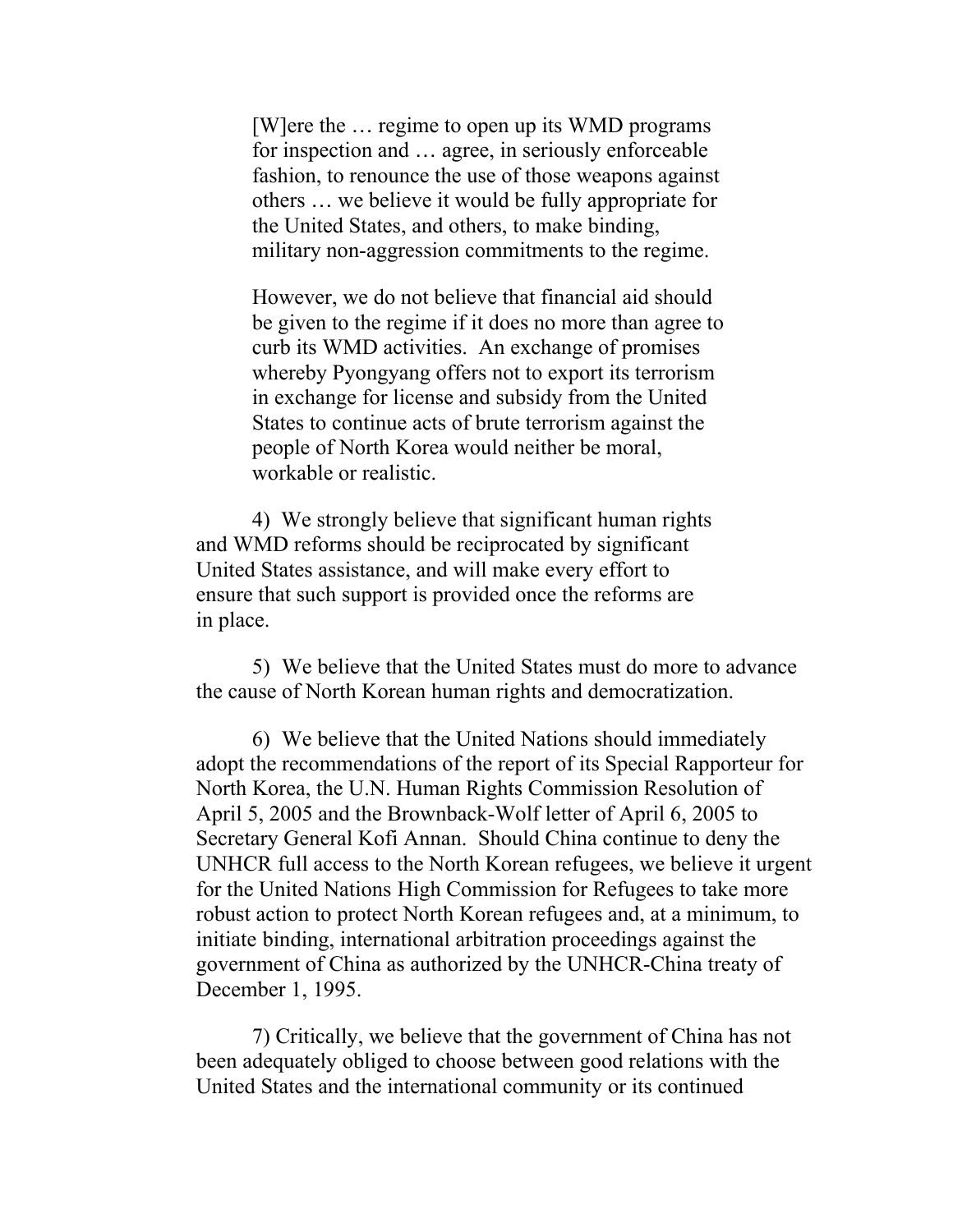facilitation of the North Korean regime's human rights and other WMD development policies, and, most particularly, for its unlawful treatment of North Korean refugees in China. We further believe that the United States should make clear to China its willingness to share the costs and burdens of properly treating the North Korean refugees, including a willingness by the United States to accept some of the refugees for admission into the United States.

### CALL TO ACTION BY THE UNITED STATES

We believe that:

 1) The President should rapidly appoint the Special Envoy for North Korean Human Rights, as provided by the North Korea Human Rights Act;

 2) Congress should appropriate or the President should reprogram existing appropriations to ensure full funding for all programs authorized by the North Korean Human Rights Act, including an immediate increase of Voice of America and Radio Free Asia broadcasts into North Korea from three to twelve hours per day;

 3) The President should direct that greater efforts be made by United States intelligence community to document and provide photographic evidence of the North Korean regime's gulags and its other human rights abuses;

4) Congress should rapidly enact the Brownback-Bayh or McCain-Kennedy expansions of S-2 visas for persons and their families who offer important information regarding the development of unlawful WMD programs:

 5) The President should immediately initiate diplomatic negotiations with the government of Russia for the purpose of making clear that its current policies towards the North Korean regime will increasingly burden prospects for improved U.S.-Russian relations;

 6) The President should immediately initiate diplomatic discussions with the governments of Poland, the Czech Republic, Romania and other former communist countries of Eastern Europe to seek their more public and robust leadership on behalf of a human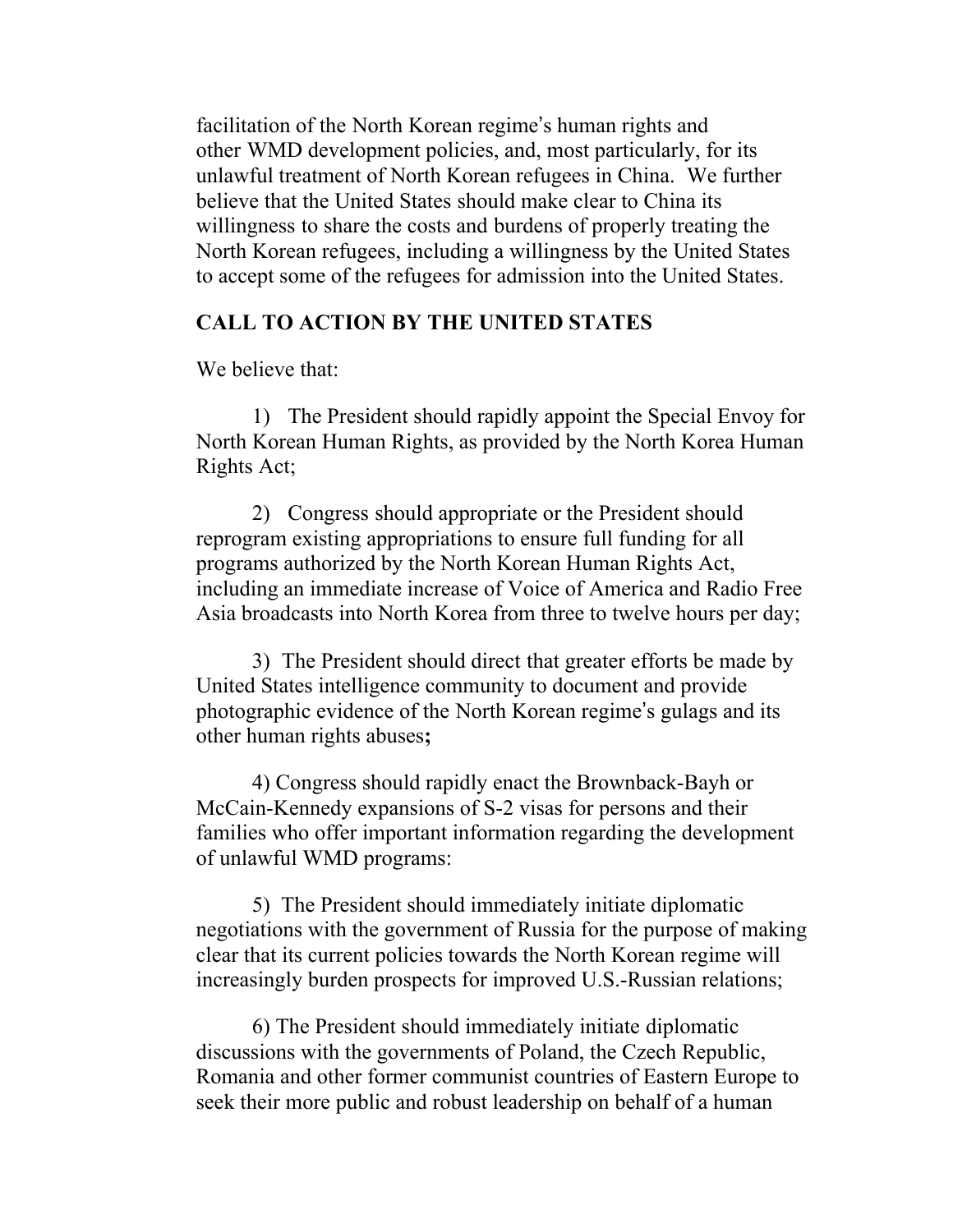rights based, Helsinki-model of diplomacy towards the North Korean regime;

 7) The President should immediately initiate urgent diplomatic negotiations with the Secretary General of the United Nations to ensure immediate action by the United Nations High Commission for Refugees towards the government of China for its clear violations of the treaty rights of North Korean refugees;

 8) Legislation modeled on the Jackson-Vanik and anti-apartheid laws should be immediately drafted, and actively considered, in response to China's grossly unlawful and inhumane treatment of North Korean refugees.

#### **CONCLUSION**

 The undersigned represent Americans of all faiths and political persuasions. We are determined, on an urgent, priority basis, to focus the efforts of our country on the human rights and WMD abuses of the North Korean regime and on the actions of all governments and international institutions that make those abuses possible.

We strongly believe that doing so will advance the cause of peace, and that ignoring the regime's inhumane abuses against its own people, or entering into agreements that finance or legitimize the continuation of those abuses, will ultimately increase the risks of war.

We respect the sovereignty of North Korea, and oppose any military action against it by the United States or any other country.

 We believe that, with encouragement from the Chinese government in particular, the policies of the North Korean regime can be transformed so that it abandons its WMD programs and dramatically improves its human rights record.

We believe that such reforms are, by far, the surest means of achieving the phased, long term and carefully negotiated unification of the two Koreas that serves the interests of all Koreans and the world community at large.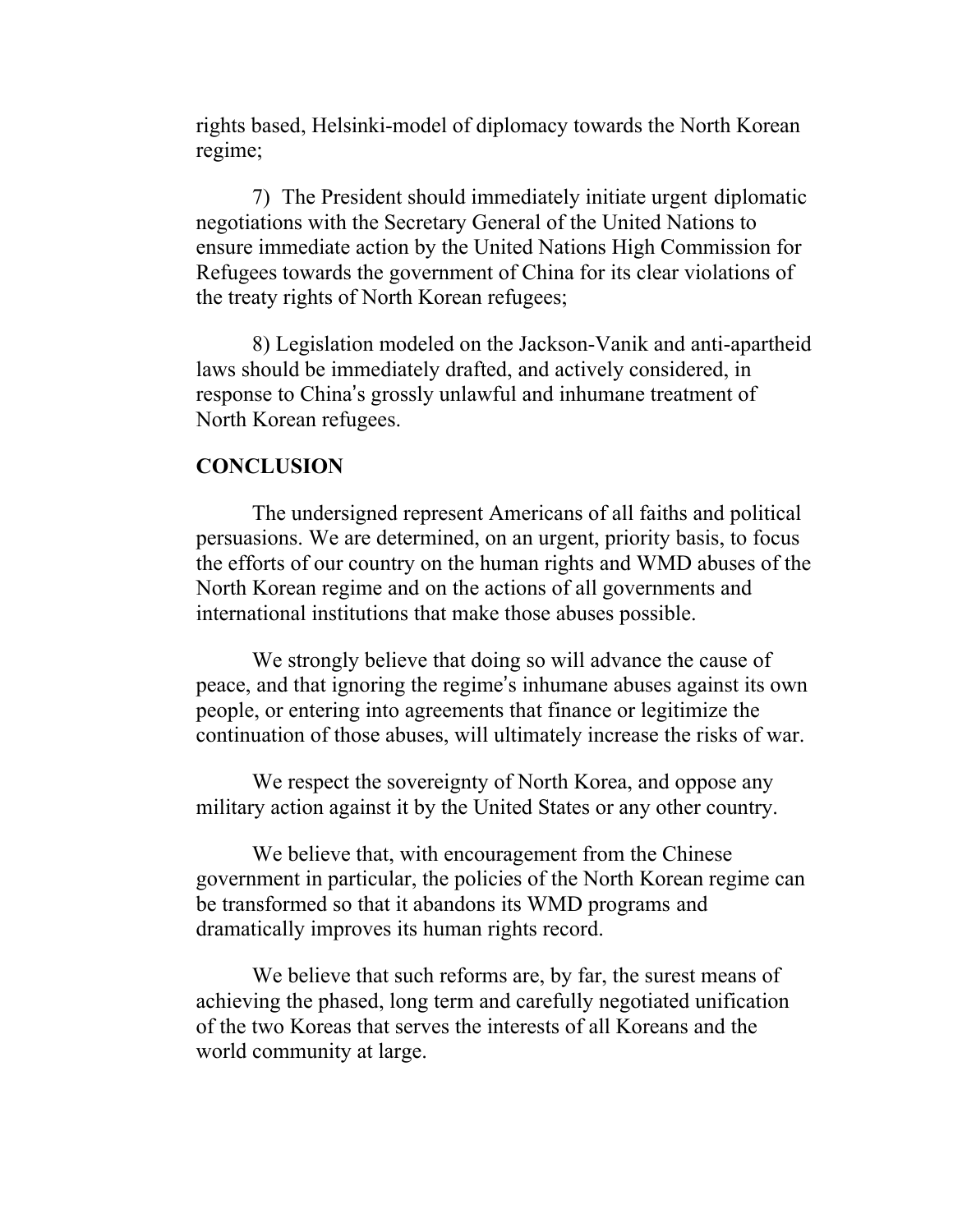In Bok Byun Director Korean-American Church Coalition Senior Pastor Seattle New Light Korean Church

Steven Chang President Korean Churches for North Korea

Young T. Hahn **Director** Korean-American Church Coalition New York Chongshin Presbyterian Church

Adrian Hong Korean American Students Conference

Bruce Lee PAETU Institute on Religion and Public Policy

Chang Ho Lim **Director** Korean-American Church Coalition Senior Pastor Houston Korean Presbyterian Church

Sei Park Executive Director AEGIS Foundation

Pastor Douglas E. Shin Founder Exodus 21

Peter I Sohn President Korean-American Church Coalition Senior Pastor Bethel Korean Church

Philip Song Korean Church Coalition North Korea Freedom

Ki Sung Song **Director** Korean-American Church Coalition Senior Pastor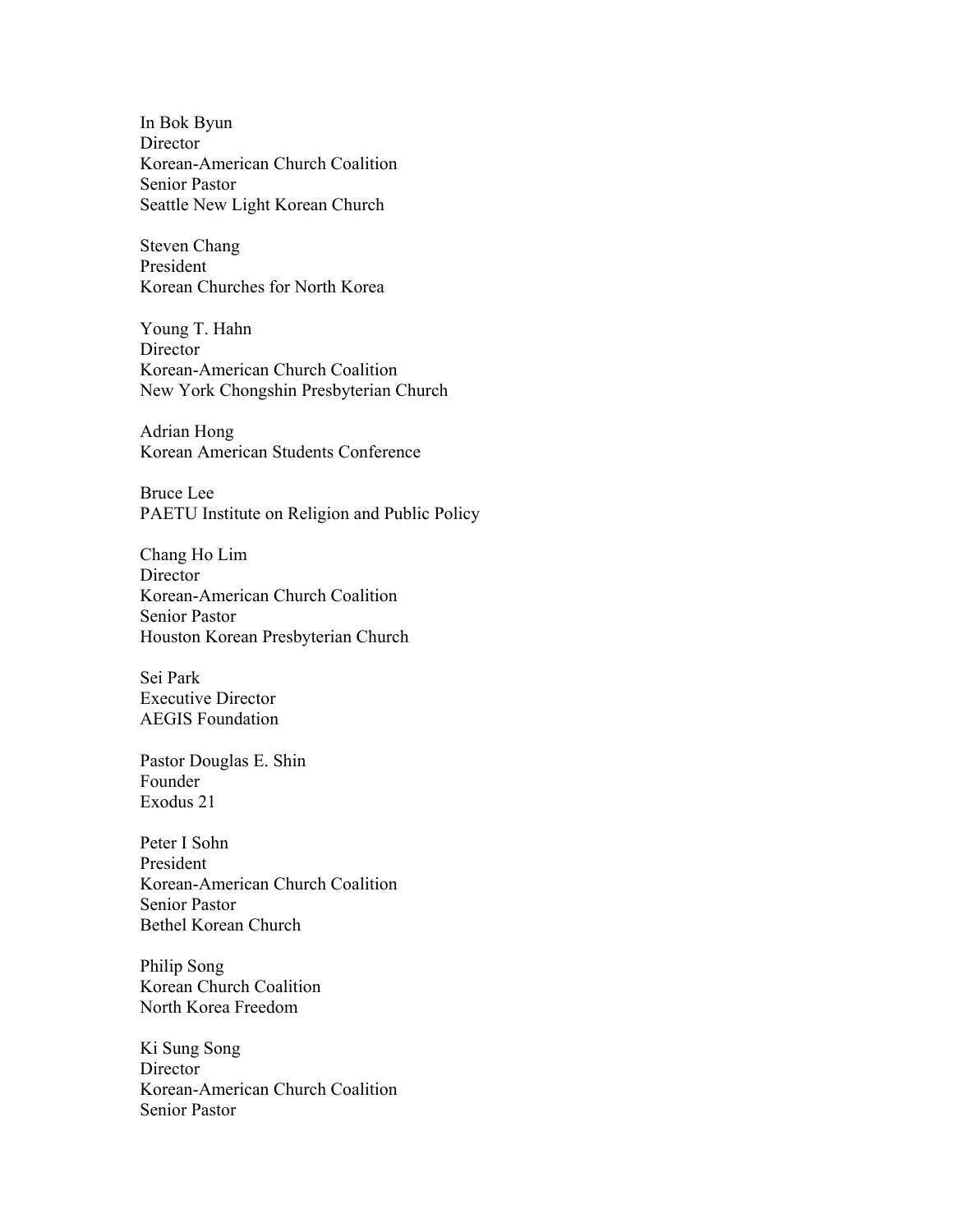Los Angeles Korean Methodist Church

Reverend Young Goo Son President New York Commission to Help North Korea

Peter Ackerman Chairman Freedom House

Kenneth Adelman Defense Policy Board

Alan Adler Friends of Falun Gong

C. Naseer Ahmad Chairman Human Rights Committee Ahmddiyya Muslim Community in the United States

Dr. Daniel Akin President Southeastern Baptist Theological Seminary

Don Argue, Ed.D. President Northwest University Former President National Association of Evangelicals

Winnie Bartel President Women In Touch Ministries

Commissioner W. Todd Bassett National Commander The Salvation Army

Gary Bauer President American Values

Peggy Birchfield Executive Director Religious Freedom Coalition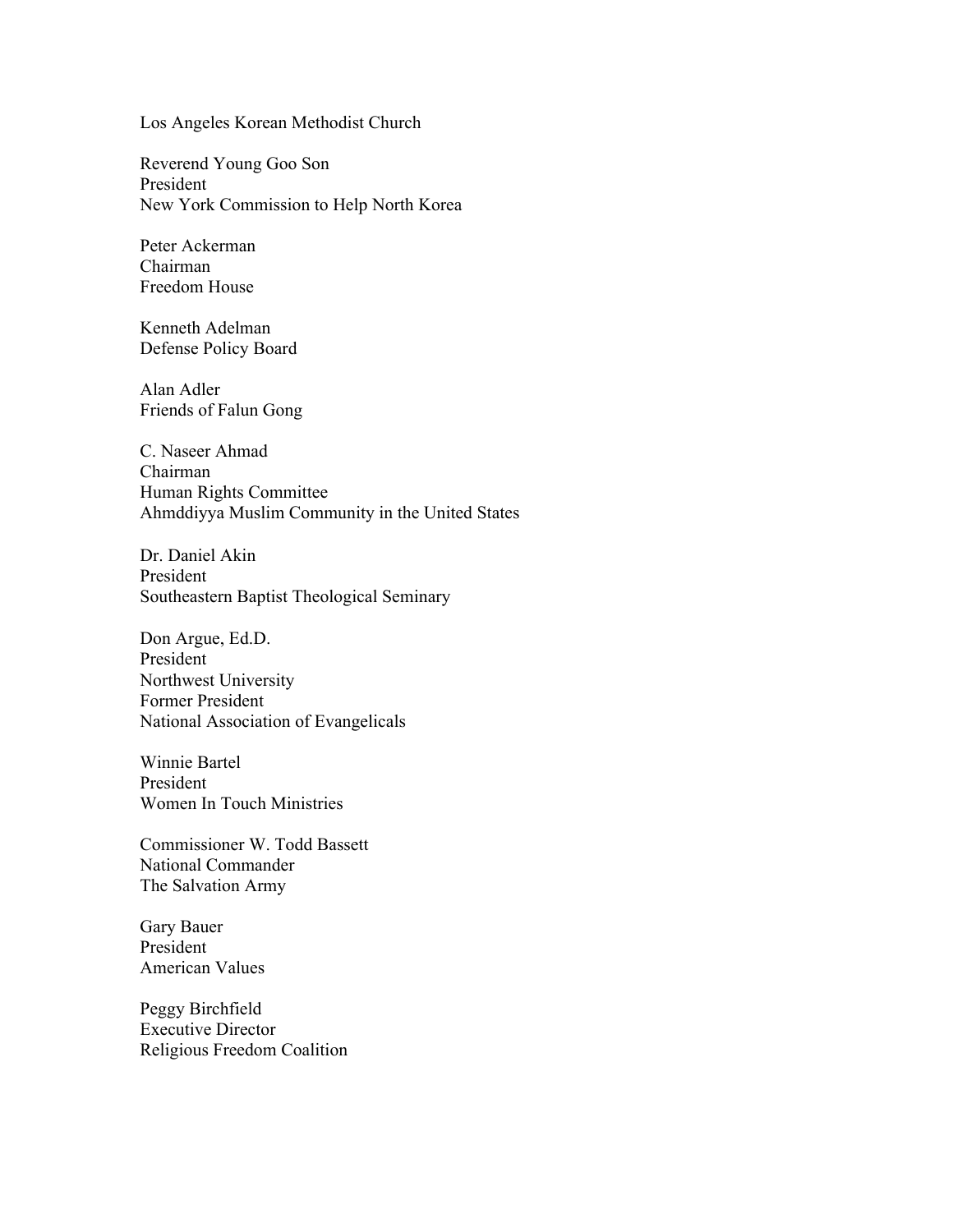David C. Brown Evangelical Child and Family Agency

George K. Brushaber President Bethel University

Kristy Childs Executive Director & Founder VERONICA'S Voice

Pastor Chris Byrd National Coordinator Association of Life-Giving Churches

John E. Chowning Vice President for Church and External Relations Campbellsville University

Richard Cizik Vice-President of Government Relations National Association of Evangelicals

David Cooksey Director of Pastoral Ministries The Brethren Church

Charles J. Eusey Public Affairs and Religious Liberty Director Atlantic Union Conference Seventh-Day Adventist Church

Reverend Jeff Farmer President Open Bible Churches

Dr. Frederick J. Finks President Ashland Theological Seminary

Bob Fu President China Aid Association

Joseph K. Grieboski President Institute on Religion and Public Policy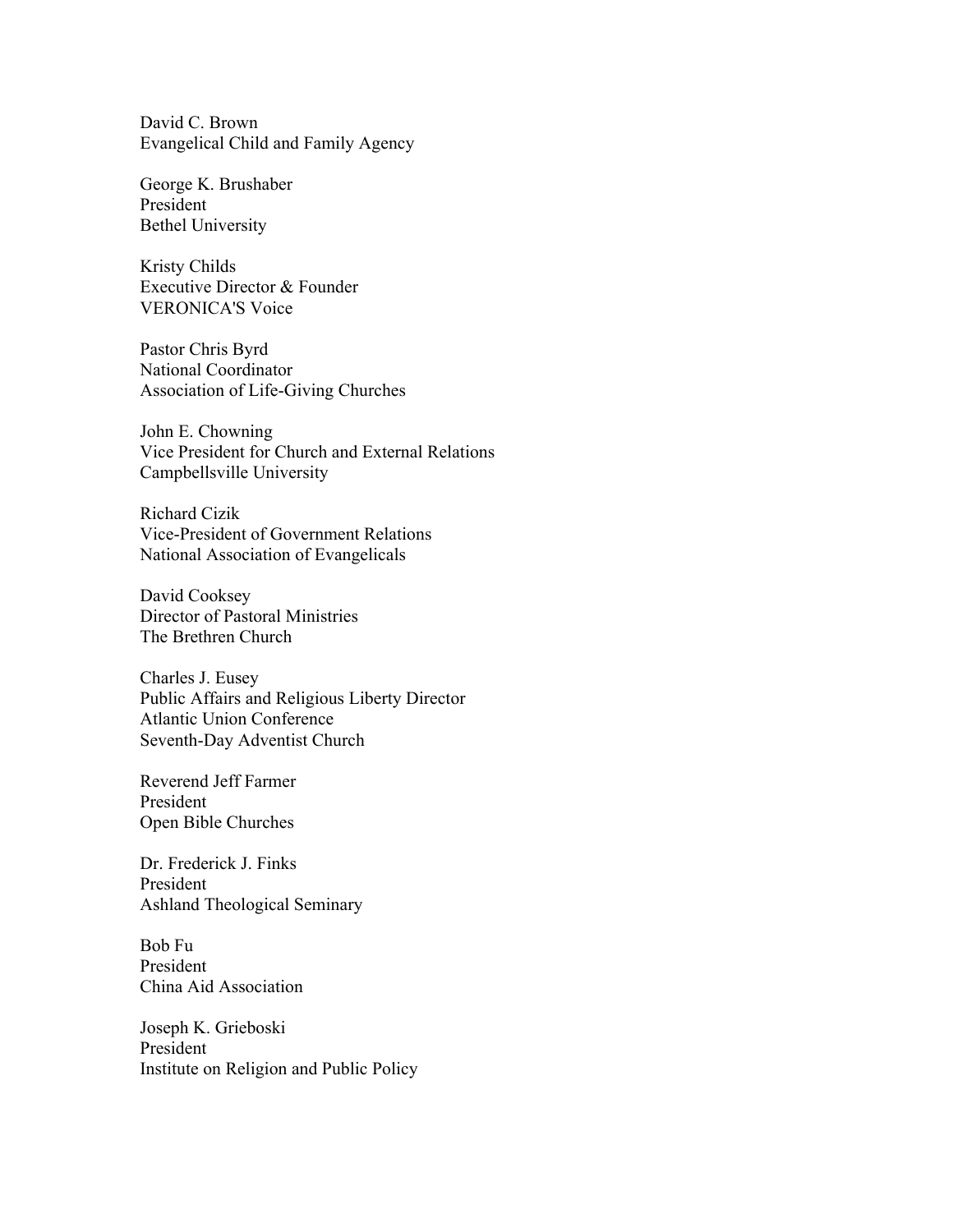Charles Haynes Senior Scholar Freedom Forum

Warren L. Hoffman Moderator Brethren In Christ Church

John C. Holmes, Ed.D Director, Governmental Affairs Association of Christian Schools International

Michael Horowitz Director International Religious Liberty Project Hudson Institute

Norma Hotaling Executive Director Sage Project, San Francisco

Dr. Clyde M. Hughes General Overseer International Pentecostal Church of Christ

Donna M. Hughes Josephine Butler Forum Carlson Chair in Women's Studies University of Rhode Island

Reverend Kenneth Hunn Executive Director The Brethren Church

Edward A. Hynes Vice-President Morality in America

Andrea Ireland Director of Advocacy Open Doors USA

Don Irvine Chairman Accuracy In Media

Bruce P. Jackson President Project on Transitional Democracies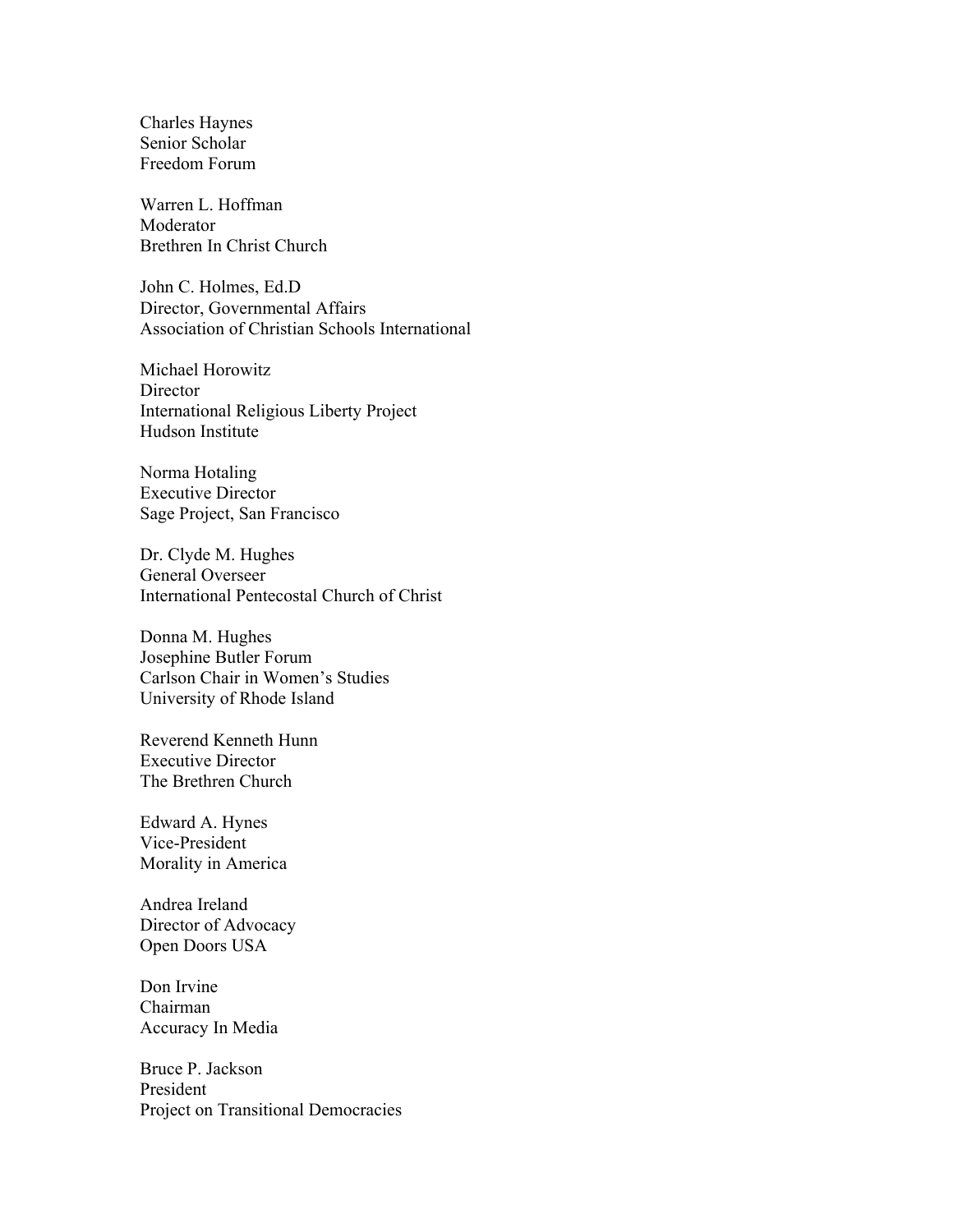Charles Jacobs Founder American Anti-Slavery Group

Dr. Sushil Jain President Jain Society of Metropolitan Washington

B. Edgar Johnson General Secretary (Ret.) Church of the Nazarene

Dr. Jerry A. Johnson President Criswell College

B. Julie Johnson, PhD Founding member Survivor Services, Education and Empowerment Network

Reverend A. Barry Jones President World Evangelical Congregational Fellowship

Dr. Bruce W. Jones Board of Directors National Association of Evangelicals

Max Kampelman Former Vice-Chairman and Member of the Board of Directors United States Institute of Peace Ambassador United States Department of State

M. Ali Khan Executive Director American Muslim League

Jeff King President International Christian Concern

Achariya Swami Krishnapriya Executive Director Kashi Foundation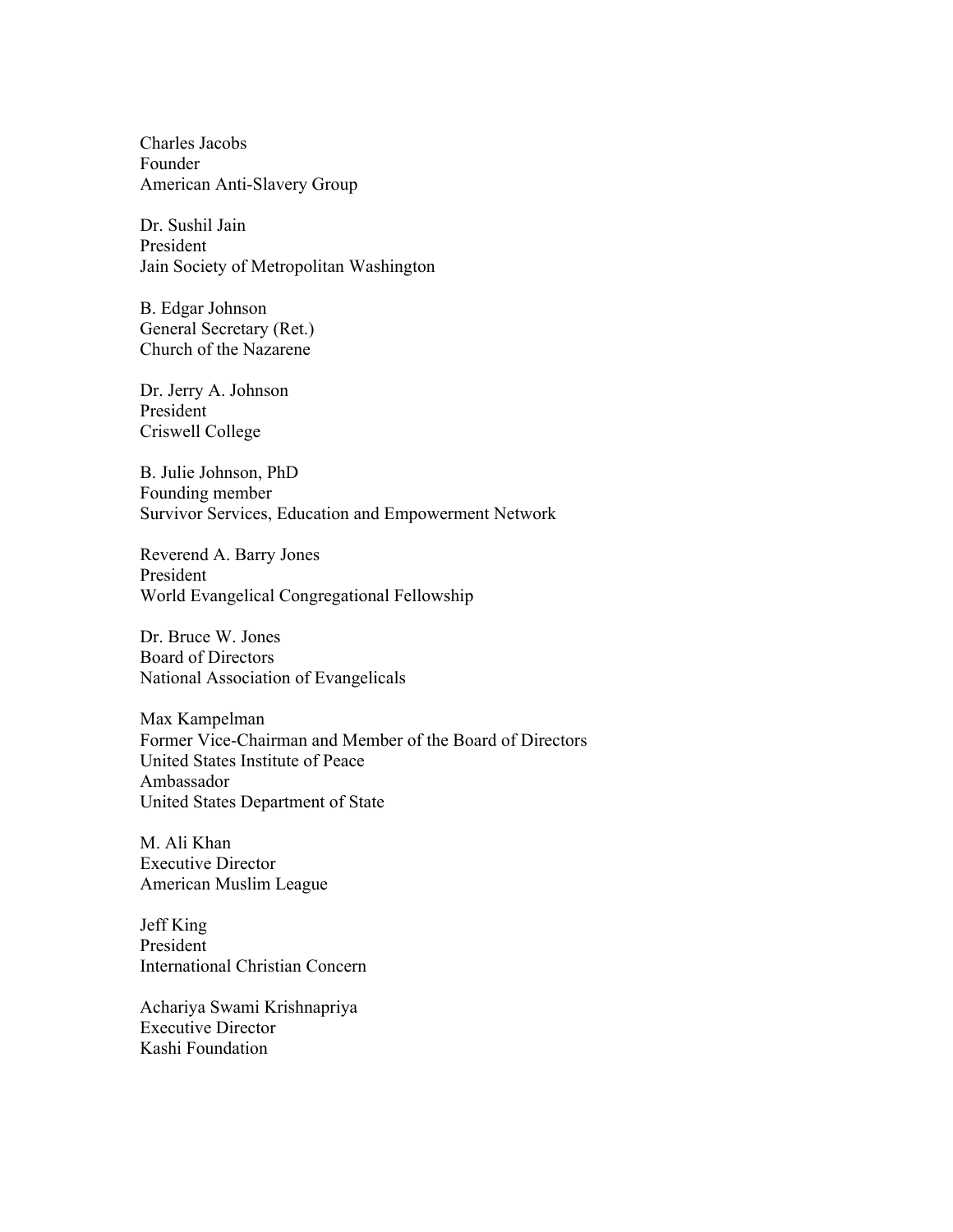Dr. Richard Land President Southern Baptist Ethics & Religious Liberty Commission

Dr. Steve Lemke Provost and Professor of Philosophy and Ethics New Orleans Baptist Theological Seminary

Faith J. H. McDonnell Director Liberty Initiative for North Korea

Reverend Robert C. McIntyre Executive Director Oakwood Services International, Inc.

Michael Meunier President American Coptic Association

Hedish Mirahmadi Naqshbandi Sufi Order of America

Jimmy Mulla Southern Sudanese Voice for Freedom

William J. Murray Chairman Religious Freedom Coalition

Kamal Nawash President Free Muslims Coalition

Khai Q. Nguyen Vietnam Human Rights Network

Ambassador Mark Palmer Vice Chairman Freedom House

David Neff Editor and Vice-President Christianity Today Magazine

Brian F. O'Connell President REACT Services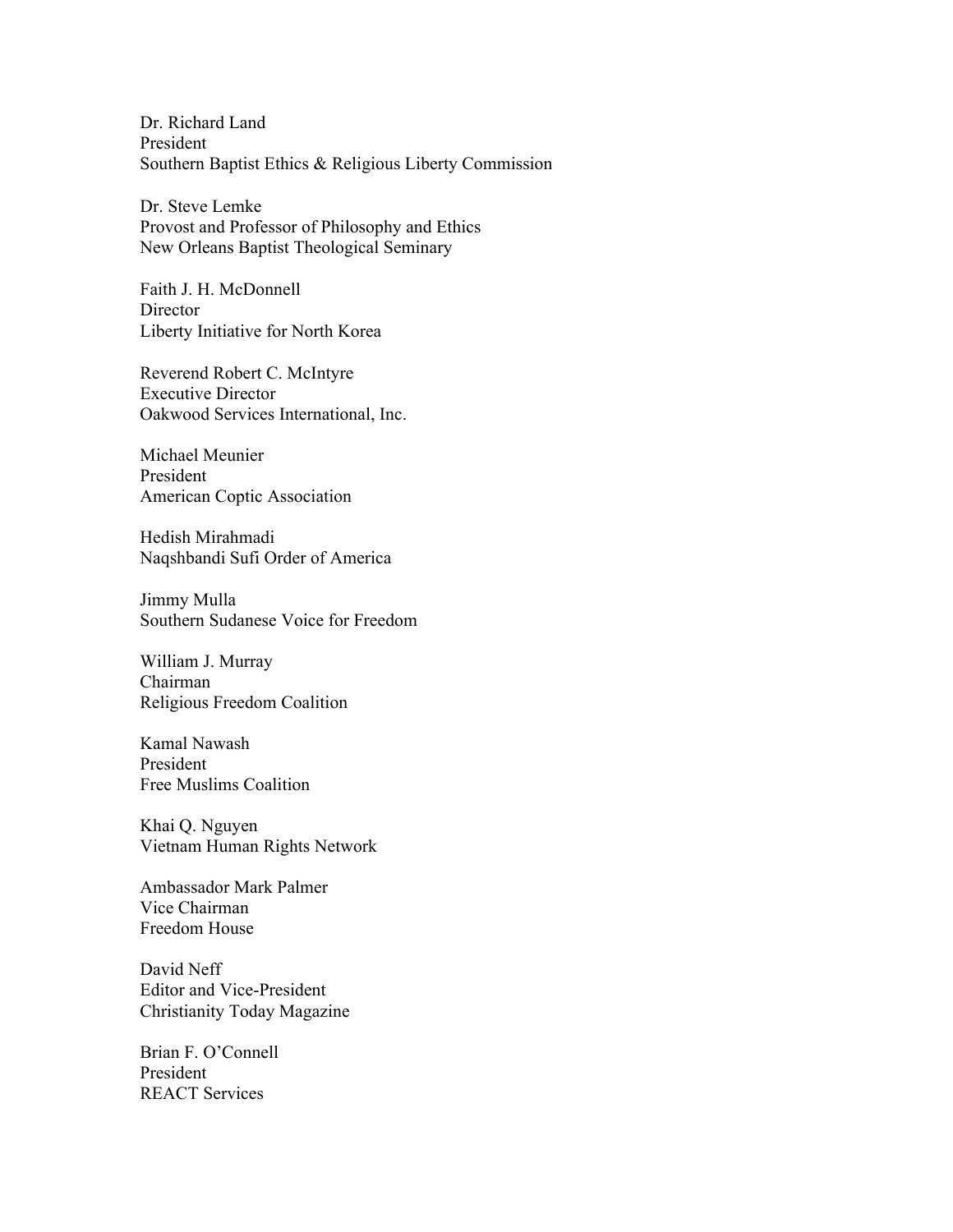Michael O'Hanlon Senior Fellow in Foreign Policy Studies Brookings Institute

Archbishop Timothy Paul, Ph.D., D.TH President World Bishops Council

Tim Peters Founder & Director Helping Hands Korea

Kathryn Cameron Porter President Leadership Council for Human Rights

Dianne Post Women Take Back the Night

Reverend Keith Roderick Coalition for the Defense of Human Rights

Reverend David Runnion-Bareford Executive Director of Biblical Witness Fellowship United Church of Christ

David Saperstein Religious Actions Center of Reform Judaism

Nina Shea **Director** Center for Religious Freedom Freedom House

Dr. Jerry Sheveland President Baptist General Conference

Faye Short President RENEW Network

Reverend Michael W. Sigman Evangelical Congregational Church

Radek Sikorski Executive Director New Atlantic Initiative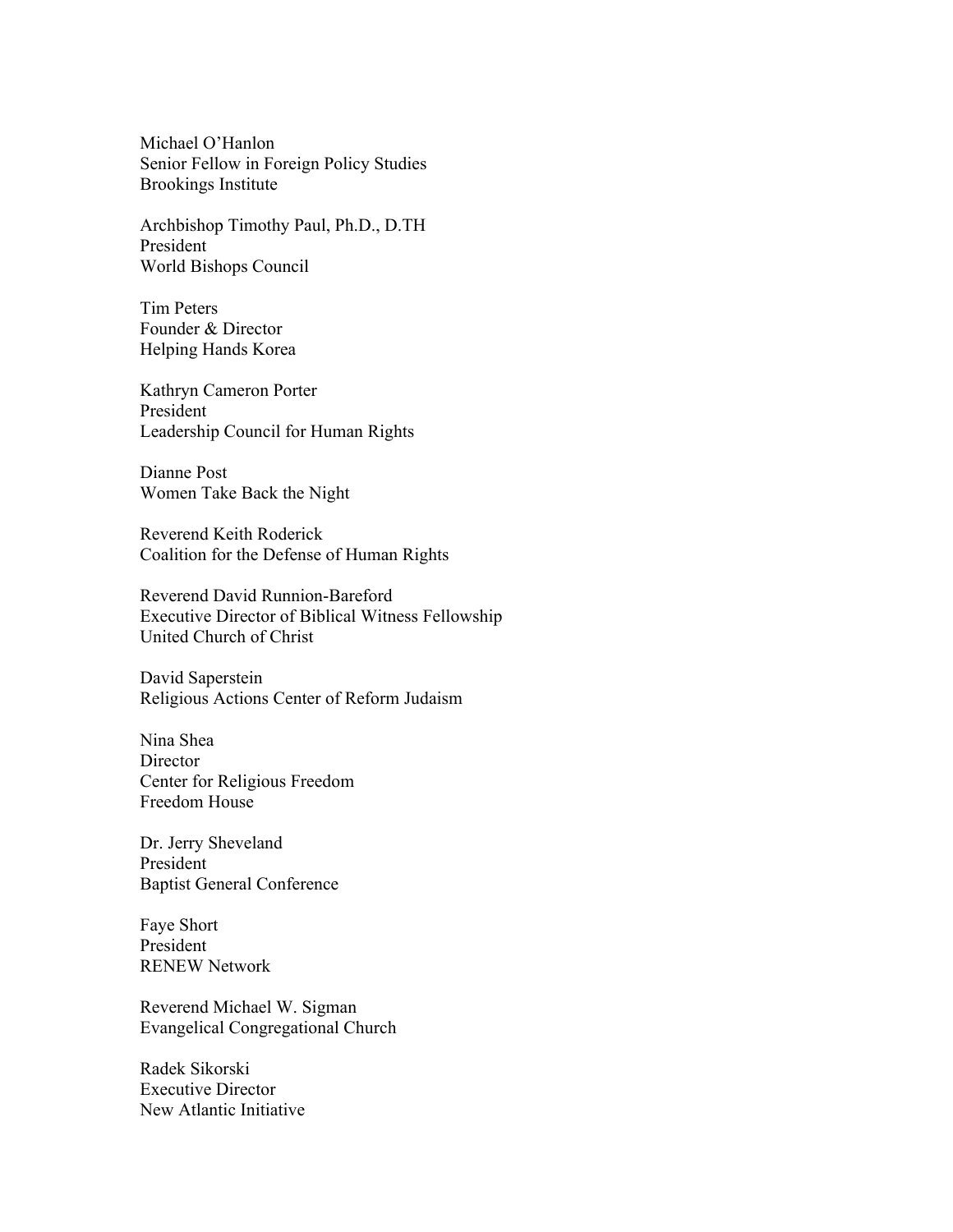Dr. Robert L. Simonds President National Association of Christian Educators/Citizens for Excellence in Education

Jerry Smits President Midland Ministerial Alliance

Reverend Richard D. Snyder Bishop Free Methodist Church of North America

Melanie Spillane Kurdish Human Rights Watch, Inc.

Sarah N. Stern American Jewish Congress

Jewelle E. Stewart Interim President, NAE Women's Commission

Sayyid M. Syeed, Ph.D. Secretary General, Islamic Society of North America

Dr. Joseph Tkach President Worldwide Church of God

Christina Trent Institute for Women's Studies Emory University

Dr. Bill Vermillion General Superintendent Evangelical Church of North America

Rabbi Tzvi Hersh Weinreb Union of Orthodox Jewish Congregations

John H. Wharton, Jr. President Business Professional Network

Luder Whitlock Former President Reformed Theological Seminary